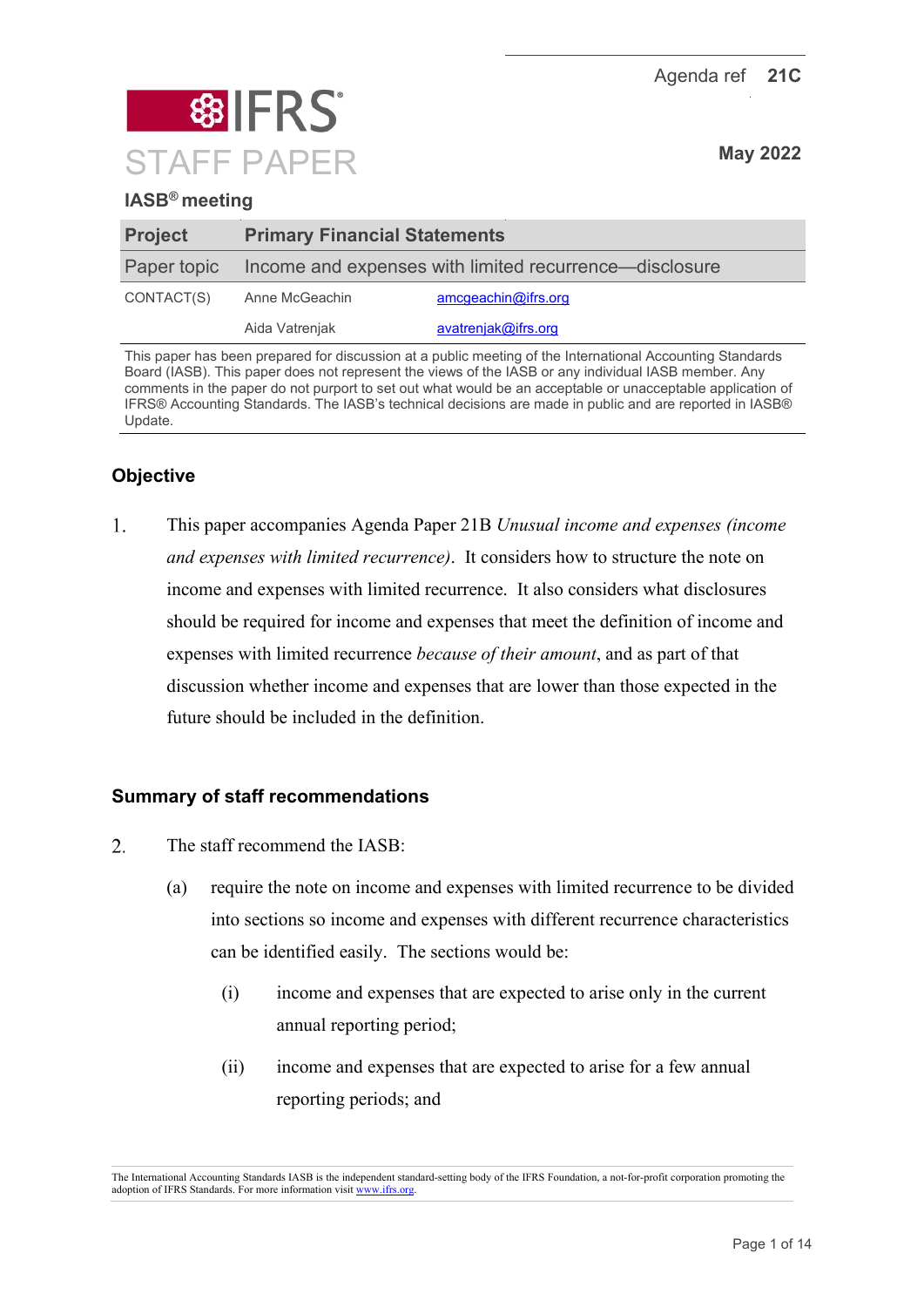- (iii) other income and expenses with limited recurrence, being income and expenses that (i) meet the definition of income and expenses with limited recurrence and (ii) are expected to have occurred for more than the period of approved budgets and forecasts by the time they cease.
- (b) in determining which items fall into which of these groups, require an entity to use an equivalent period for assessing whether similar income or expenses have *arisen in the past* to the period it considers in assessing whether similar income or expenses *are expected to arise in the future*, that is the period of approved budgets and forecasts (see paragraph [10\)](#page-4-0).
- (c) continue with the disclosure requirements proposed in the Exposure Draft, reworded to reflect the staff recommendations in Agenda Paper 21B:
	- (i) the amount of the item with limited recurrence recognised in the reporting period;
	- (ii) a narrative description of the transaction or other events that gave rise to the item and why income or expenses that are similar in type and amount will cease, and once ceased will not arise again, before the end of the period of approved budgets and forecasts; and
	- $(iii)$  the line item(s) in the statement (s) of financial performance in which the item is included.
- (d) add disclosure requirements:
	- (i) disclosure of the period covered by approved budgets and forecasts;
	- (ii) for items that that have arisen or are expected to arise for only a few annual periods, disclosure of any past periods in which they have arisen and any future periods in which they are expected to arise; and
	- (iii) for items that have arisen for more than a few annual periods in the past, disclosure of any future periods in which they are expected to arise.
- (e) continue to include in the definition income and expenses that are dissimilar to those expected to arise in the future because they are lower in amount; and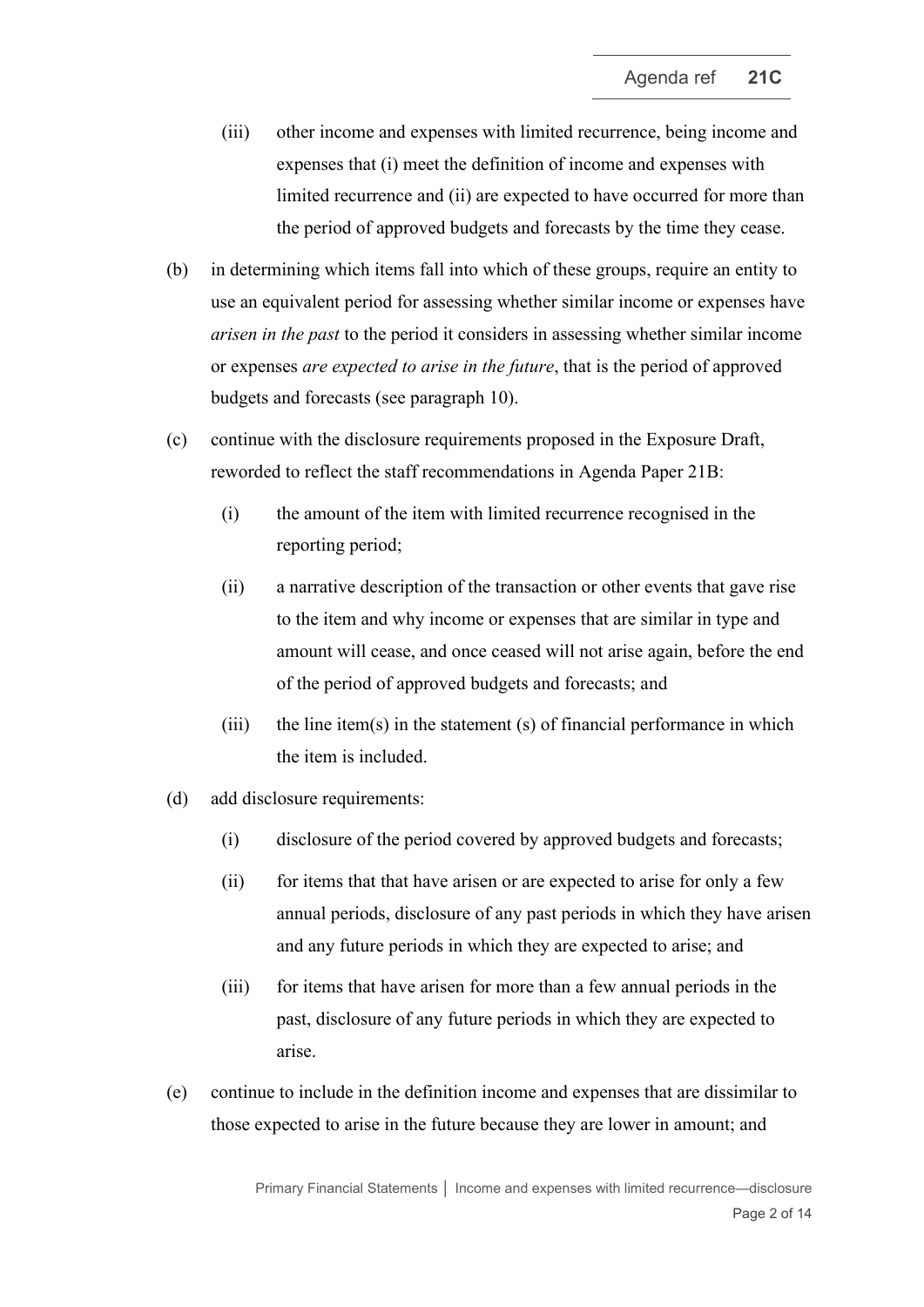$(f)$  for such items of income and expenses, reconfirm the proposal to require disclosure of the amount recognised in the period and an explanation of why that amount has limited recurrence.

#### **Structure of the paper**

- 3. This paper is structured as follows:
	- (a) Staff analysis
		- (i) staff analysis on how to divide the note on income and expenses with limited recurrence (paragraphs [4](#page-2-0)[–22\)](#page-6-0); and
		- (ii) disclosures for income and expenses that have limited recurrence because of their amount (paragraphs [23–](#page-8-0)[32\)](#page-10-0); and
	- (b) Appendix A—Example of a note on income and expenses with limited recurrence divided into sections

#### **Staff analysis**

#### *Division of the information given in the note*

- <span id="page-2-0"></span>4. In Agenda Paper 21B the staff recommended:
	- (a) establishing a broad definition for income and expenses with limited recurrence; and
	- (b) requiring the note which provides information about such income and expenses to be divided into sections so that users can easily identify income and expenses with different recurrence characteristics. Hence, if users were interested in only a narrow set of items, they would be able to easily identify them.
- 5. Establishing a broad definition responds to the feedback from many users who want information about a broad range of non-recurring items. Possible wording for the definition recommended in Agenda Paper 21B could be:

Income and expenses have limited recurrence when it is reasonable to expect that income or expenses that are similar in type and amount will cease, and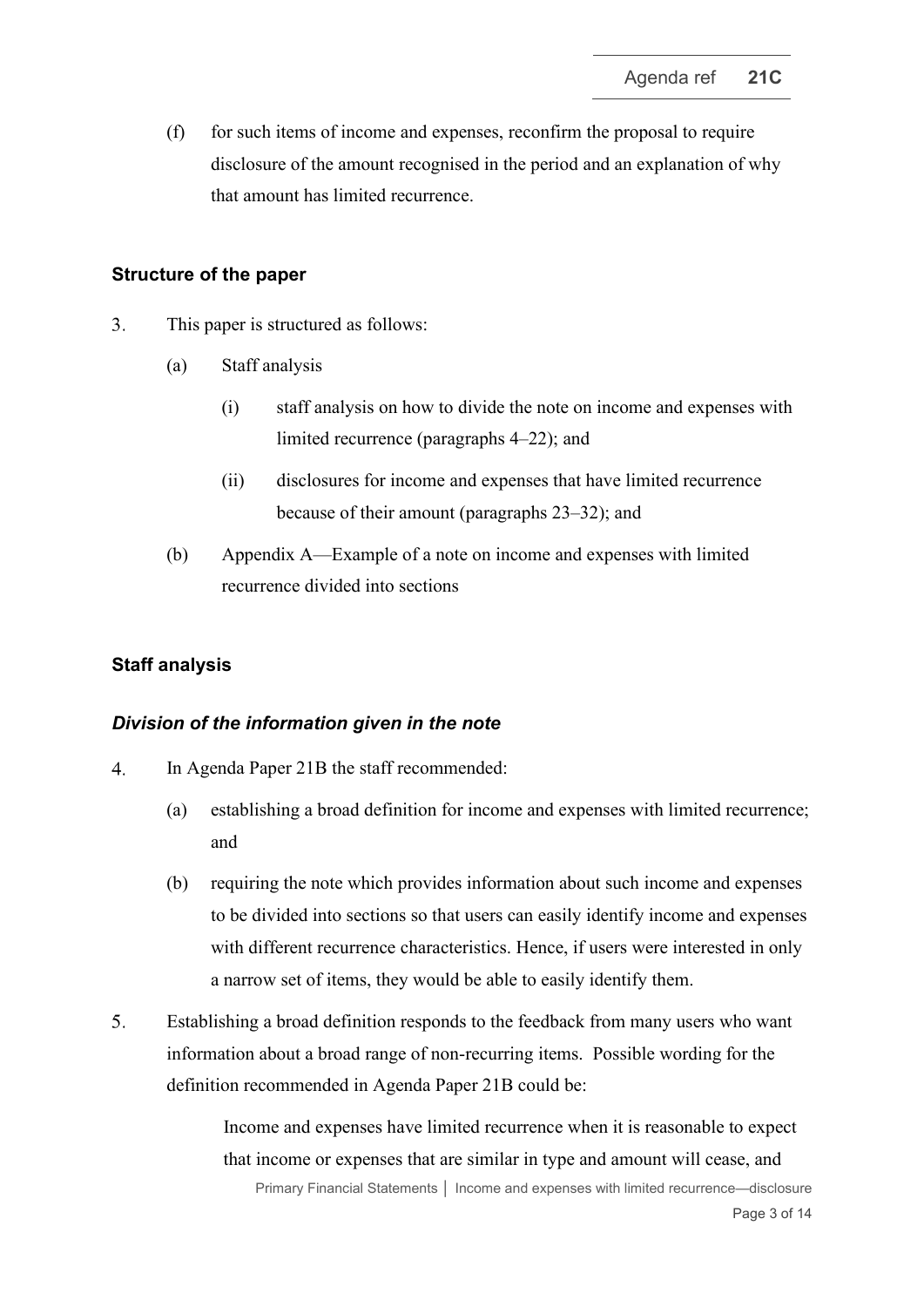once ceased will not arise again, before the end of the period of approved budgets and forecasts.

- 6. To respond to the feedback from users who wanted some discipline and transparency over amounts described by an entity as 'unusual', the staff have developed a way of dividing the information provided in the note.
- <span id="page-3-0"></span>7. The division would require the income and expenses captured by the definition to be split into:
	- (a) income and expenses that are expected to arise only in the current annual reporting period (see paragraphs [9–](#page-4-1)[11\)](#page-4-2);
	- (b) income and expenses that have arisen or are expected to arise for only a few annual reporting periods (see paragraphs [12](#page-4-3)[–13\)](#page-4-4); and
	- (c) other income and expenses that meet the definition of income and expenses with limited recurrence (the residual group) (see paragraphs [14–](#page-5-0)[15\)](#page-5-1).
- 8. An example of the periods in which an item in each of the groups described in paragraph [7](#page-3-0) could arise is illustrated in this table, and an example of a note divided into such sections is given in Appendix A.

| <b>Annual reporting</b><br>period                                                     | $-4$                                  | $-3$         | $-2$         | $-1$         | <b>Current</b> | $\mathbf{1}$ | $\overline{2}$ | $\mathbf{3}$ |
|---------------------------------------------------------------------------------------|---------------------------------------|--------------|--------------|--------------|----------------|--------------|----------------|--------------|
| Items expected to<br>arise only in the<br>current period                              |                                       |              |              |              | X              |              |                |              |
| Items that have arisen<br>or are expected to<br>arise only in a few<br>annual periods |                                       |              |              | X            | $\mathbf{X}$   | $\mathbf{X}$ |                |              |
| Other items with<br>limited recurrence                                                | $X$ – and also<br>in prior<br>periods | $\mathbf{X}$ | $\mathbf{X}$ | $\mathbf{X}$ | X              | X            | $\mathbf{X}$   |              |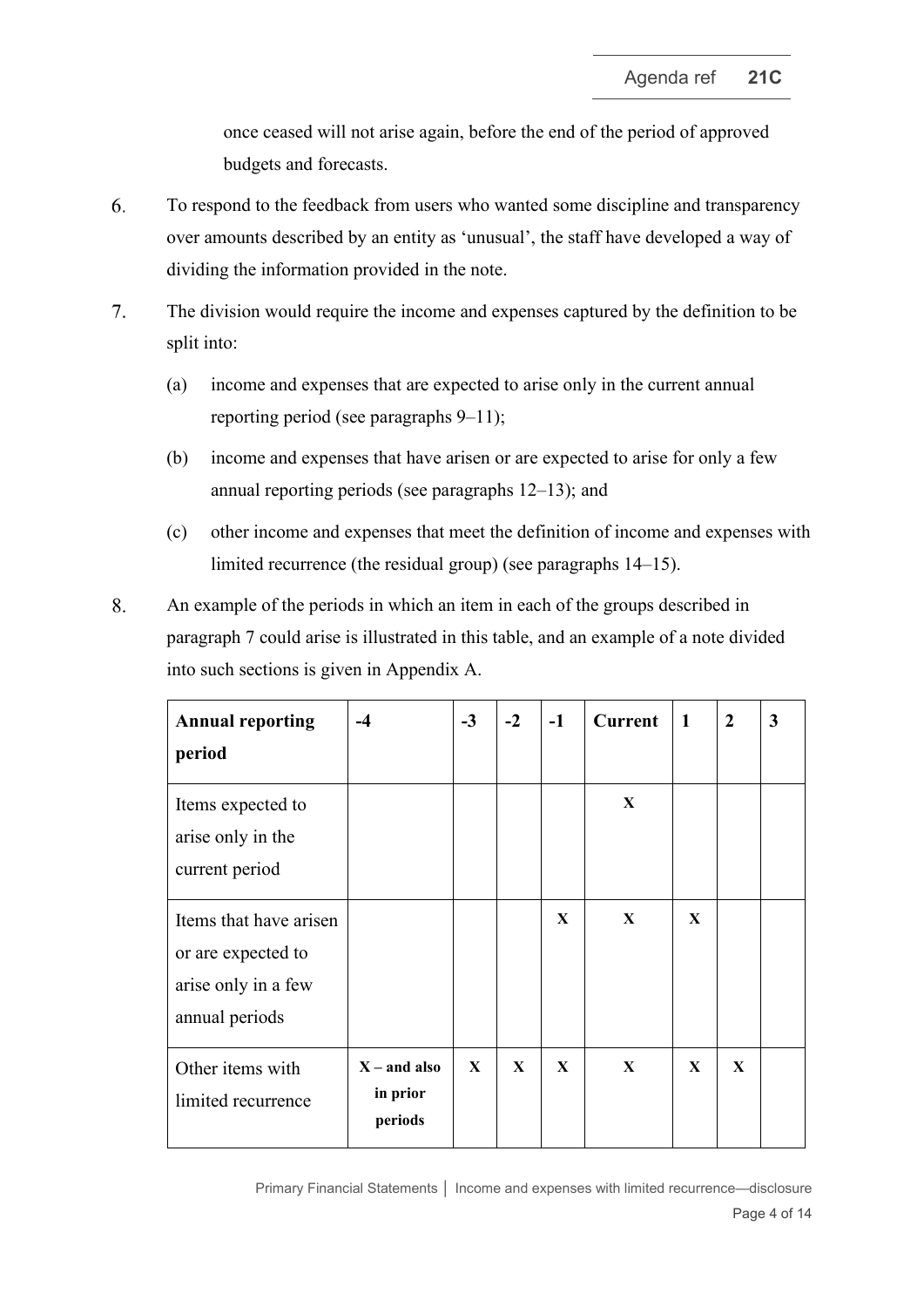- <span id="page-4-1"></span>9. Items expected to arise only in the current period are items that:
	- (a) have not arisen in several immediate past annual periods (see paragraph [10\)](#page-4-0); and
	- (b) are not expected to arise in future periods covered by approved forecasts and budgets.
- <span id="page-4-0"></span> $10.$ The question of how far back an entity should look to determine whether an item has arisen in the past is similar to the question of how far forward the entity should look in the future to identify whether similar income or expenses are expected to arise in the future. It is not possible to require these items simply to not have arisen in the past, because doing so would exclude any item that had ever arisen at any time in the existence of the entity, resulting in an increasingly tiny population of items that would be included in this section of the note. The staff recommends using the same length of period (the period of approved budgets and forecasts) to look back as to look forward to avoid the complexity of having to specify periods of different lengths.
- <span id="page-4-2"></span>Identifying items expected to arise in only the current period responds to feedback  $11.$ from those who wanted the definition of unusual items to require a comparison with income and expenses that have arisen in the past and those who wanted to impose discipline on the items reported as 'unusual'.
- <span id="page-4-3"></span>12. An item that has arisen or is expected to arise for only a few annual periods is an item:
	- (a) that is expected to cease by the end of the period of approved budgets and forecasts;
	- (b) that when ceased, is not expected to arise again in the period of approved budgets and forecasts; and
	- (c) for which the total of (i) the annual periods in which the items has arisen in the past and (ii) the annual periods it is expected to arise in the future does not exceed the period of approved budgets and forecasts.
- <span id="page-4-4"></span>13. Such an item can have arisen only in a limited number of past annual periods. Identifying such items responds to feedback from those who wanted the definition of unusual items to exclude income and expenses that have arisen in the past—this group of items only includes income and expenses that have arisen in the past to the extent of the amendment to the definition to include items that are expected to arise for a few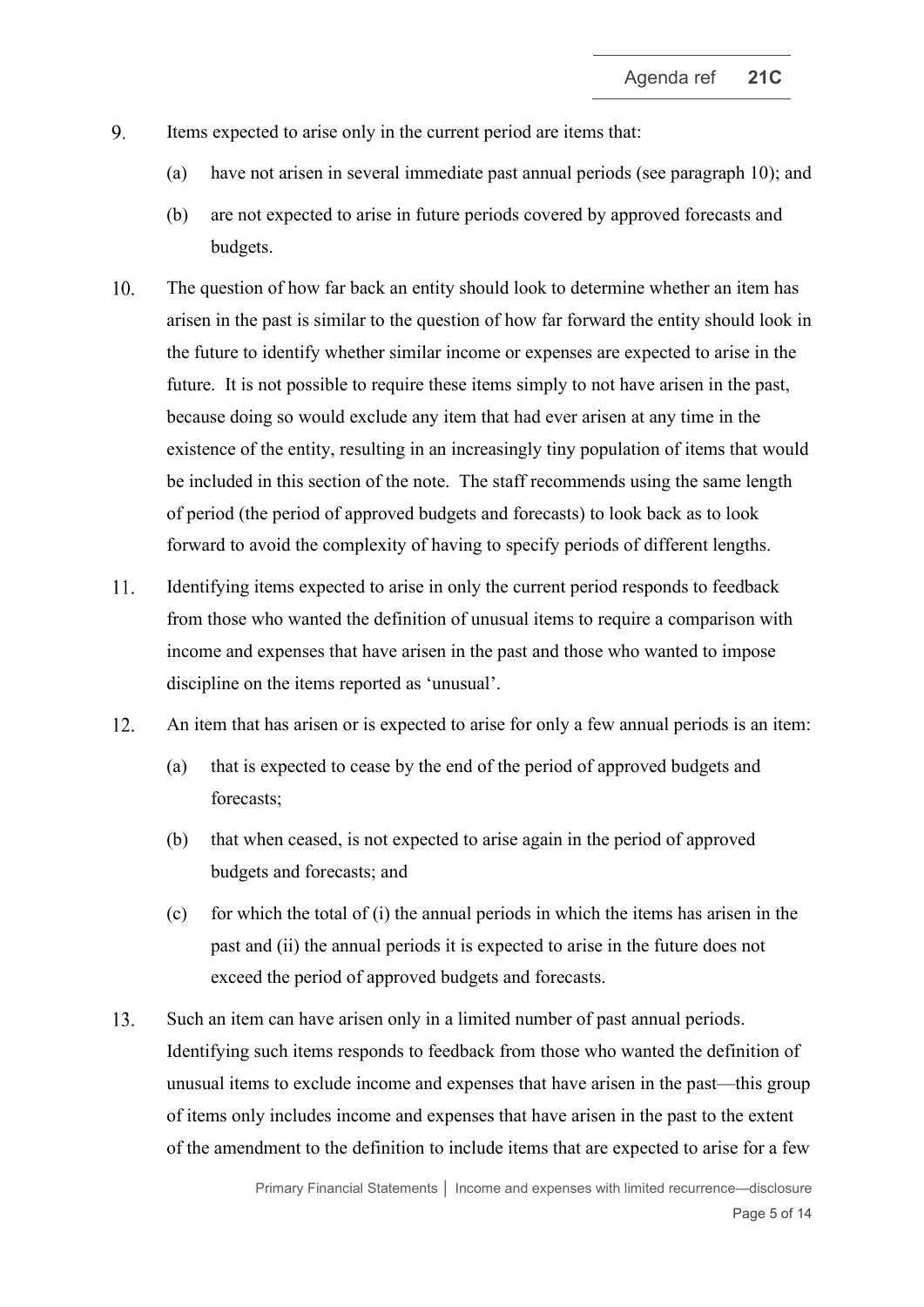annual periods, as recommended in paragraph AP21B. Accordingly, those who wanted such an amendment but did not want the definition to include income and expenses that have arisen in the past beyond those few annual periods would find the information about the items they would be interested in by looking at the sections of the note covering the items in the first two groups described in paragraph [7.](#page-3-0)

- <span id="page-5-0"></span>14. Other items that meet the definition is a residual group. It includes items that:
	- (a) have arisen in the past in more than a few annual reporting periods; but
	- (b) are now expected to cease by the end of the period of approved budgets and forecasts, and when ceased will not arise again in the period of approved budgets and forecasts.
- <span id="page-5-1"></span>15. As discussed in Agenda Paper 21B, the inclusion in the definition of income and expenses that have arisen in the past is consistent with the proposed definition in the Exposure Draft and responds to feedback from those who wanted information about a broad range of non-recurring items. Reporting these items of income and expenses separately in the note responds to feedback from users that wanted a narrower definition—they can identify the items that would meet a narrower definition by looking at the other groups of items in the note.

#### *Information required for each group of items with limited recurrence*

- 16. Dividing the income and expenses captured by the definition allows the IASB to require different information to be disclosed for each type of income and expenses.
- <span id="page-5-2"></span> $17.$ The information proposed to be disclosed in the Exposure Draft (paragraph 101) was:
	- (a) the amount of each item of unusual income or expense recognised in the reporting period;
	- (b) a narrative description of the transactions or other events that gave rise to the item and why income or expenses that are similar in type and amount are not expected to arise for several future annual periods;
	- (c) the line item(s) in the statement(s) of financial performance in which the item is included; and
	- (d) where in the analysis of operating expenses by nature the item is included.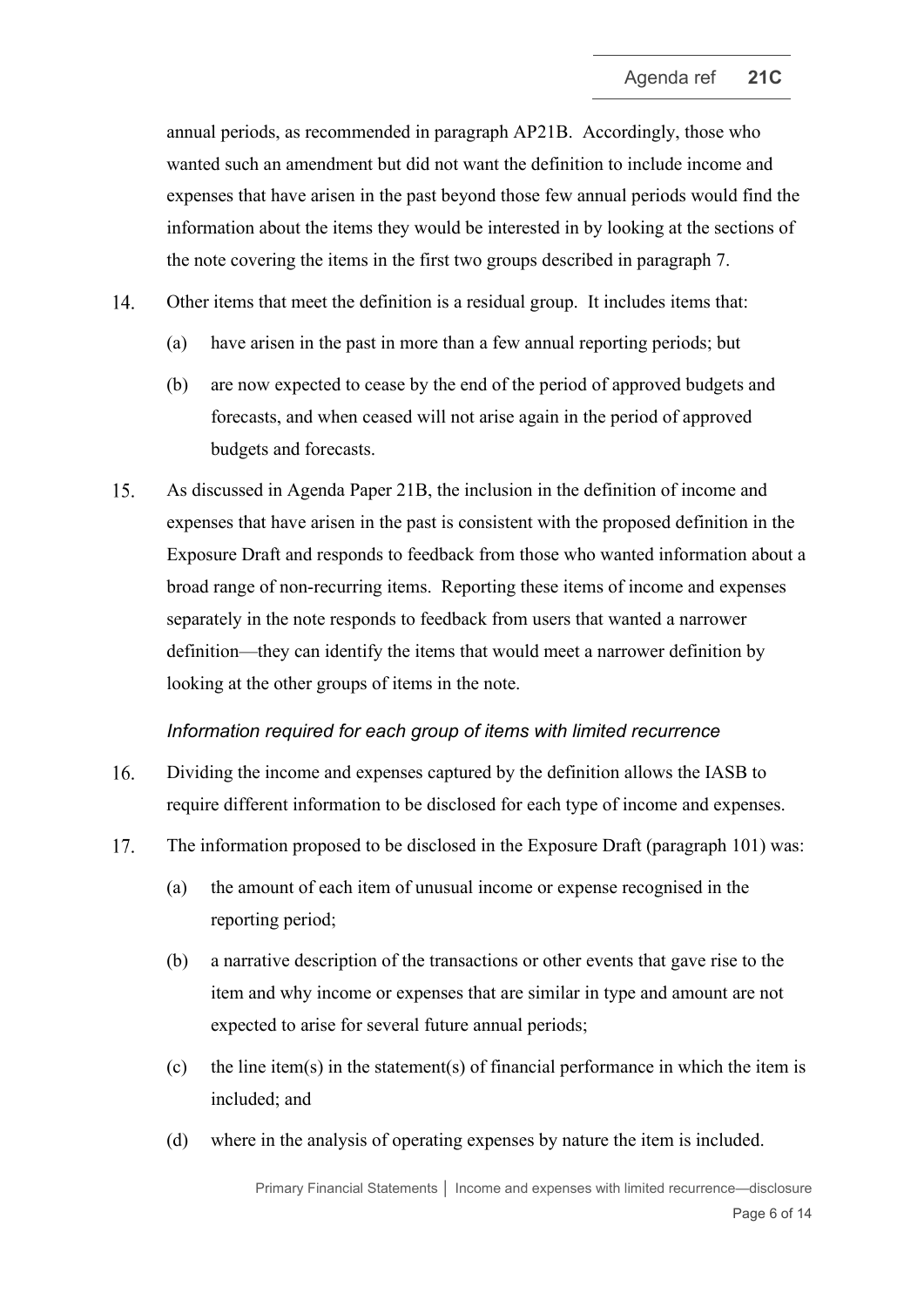- 18. The staff will consider what information should be given about the nature of income and expenses with limited recurrence (paragraph [17\(d\)\)](#page-5-2) after the IASB has completed its redeliberations on the disclosure of information about operating expenses by nature.
- 19. Other than that requirement, the staff think the same general information remains relevant for items in all three groups, reworded to reflect the new label and definition:
	- (a) the amount of each item of income or expense with limited recurrence recognised in the reporting period;
	- (b) a narrative description of the transactions or other events that gave rise to the item and why income or expenses that are similar in type and amount will cease, and once ceased will not arise again, before the end of the period of approved budgets and forecasts; and
	- (c) the line item(s) in the statement(s) of financial performance the item is included.
- 20. The staff recommendations in Agenda Paper 21B result in the period of approved budgets and forecasts playing an importance role in the definition of income and expenses with limited recurrence. Accordingly, the staff recommend the IASB also require disclosure of what that period is.
- 21. For items that have arisen or are expected to arise for only a few annual periods, the staff think an entity should also provide information about the expected total duration of the items by disclosing:
	- (a) in which past periods the item has already arisen—to provide an explanation of the inclusion of the item in this group of items (rather than the residual group); and
	- (b) in which future periods the item is expected to arise—to provide information users might use as input for their models.
- <span id="page-6-0"></span>22. For the residual group, the staff think an entity should also disclose the future periods in which the item is expected to arise, again to provide information users might use as input for their models.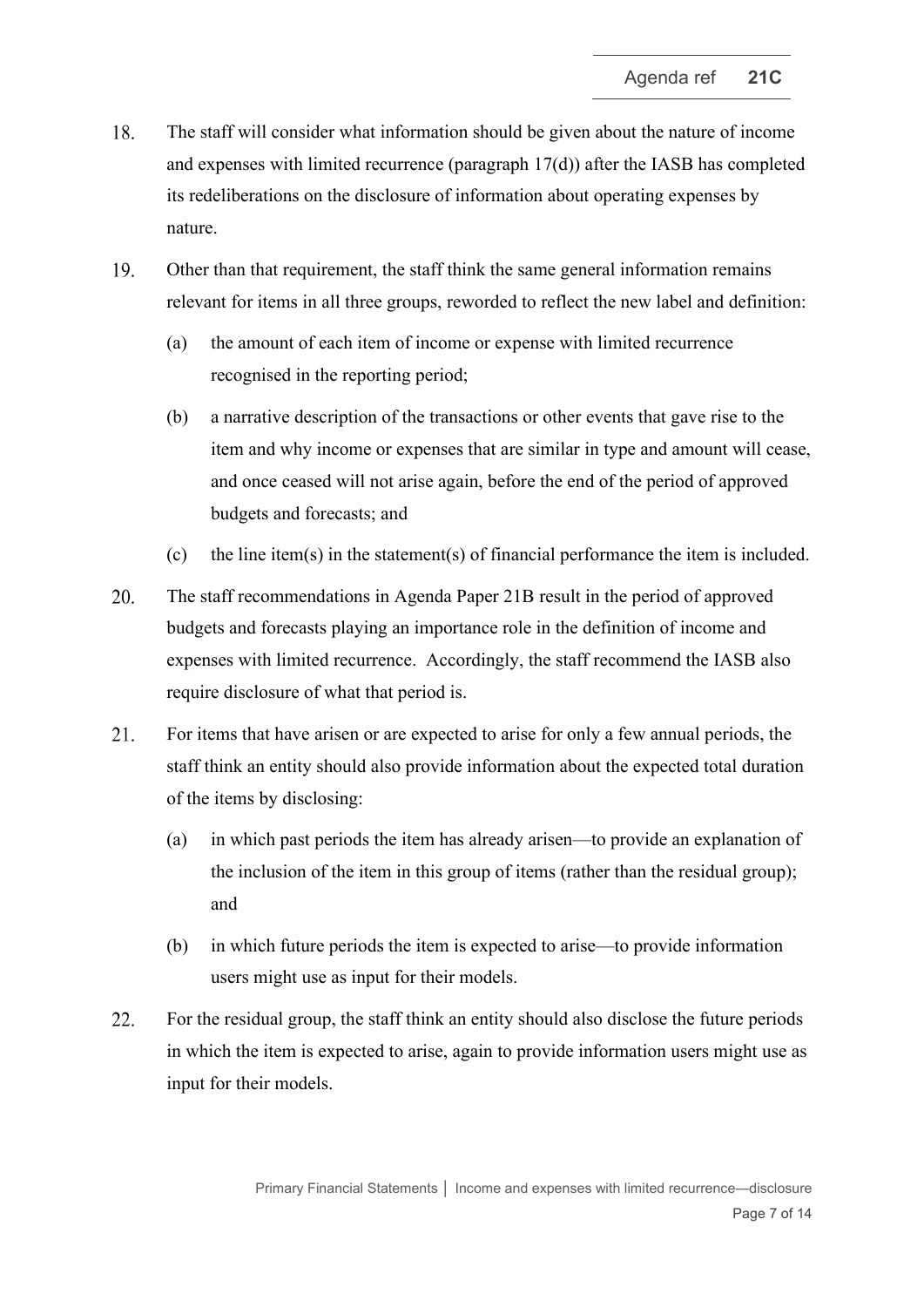### **Questions for the IASB**

Q5 Does the IASB agree that the note on income and expenses with limited recurrence should be divided so different types of income and expenses can be identified:

- (a) income and expenses expected to arise only in the current annual reporting period;
- (b) income and expenses that have arisen or are expected to arise for only a few annual reporting periods; and
- (c) other income and expenses with limited recurrence.

Q6 In determining which items fall into which of these groups, does the IASB agree that the period an entity should consider in assessing whether similar income or expenses *have arisen in the past* should be equivalent to the period it considers in assessing whether similar income or expenses *are expected to arise in the future*, that is the period of approved budgets and forecasts (see paragraph [10\)](#page-4-0)?

Q7 Does the IASB agree to retain the disclosure requirements proposed in the Exposure Draft:

- (d) the amount of each item with limited recurrence recognised in the reporting period;
- (e) a narrative description of the transaction or other events that gave rise to the item and why the item meets the definition of an item with limited recurrence; and
- (f) the line item(s) in the statement(s) of financial performance the item is included.

Q8 Does the IASB agree to add requirements to disclose:

- (g) the period covered by approved forecasts and budgets;
- (h) for items that that have arisen or are expected to arise for only a few annual periods, disclosure of any past periods in which they have arisen and any future periods in which they are expected to arise; and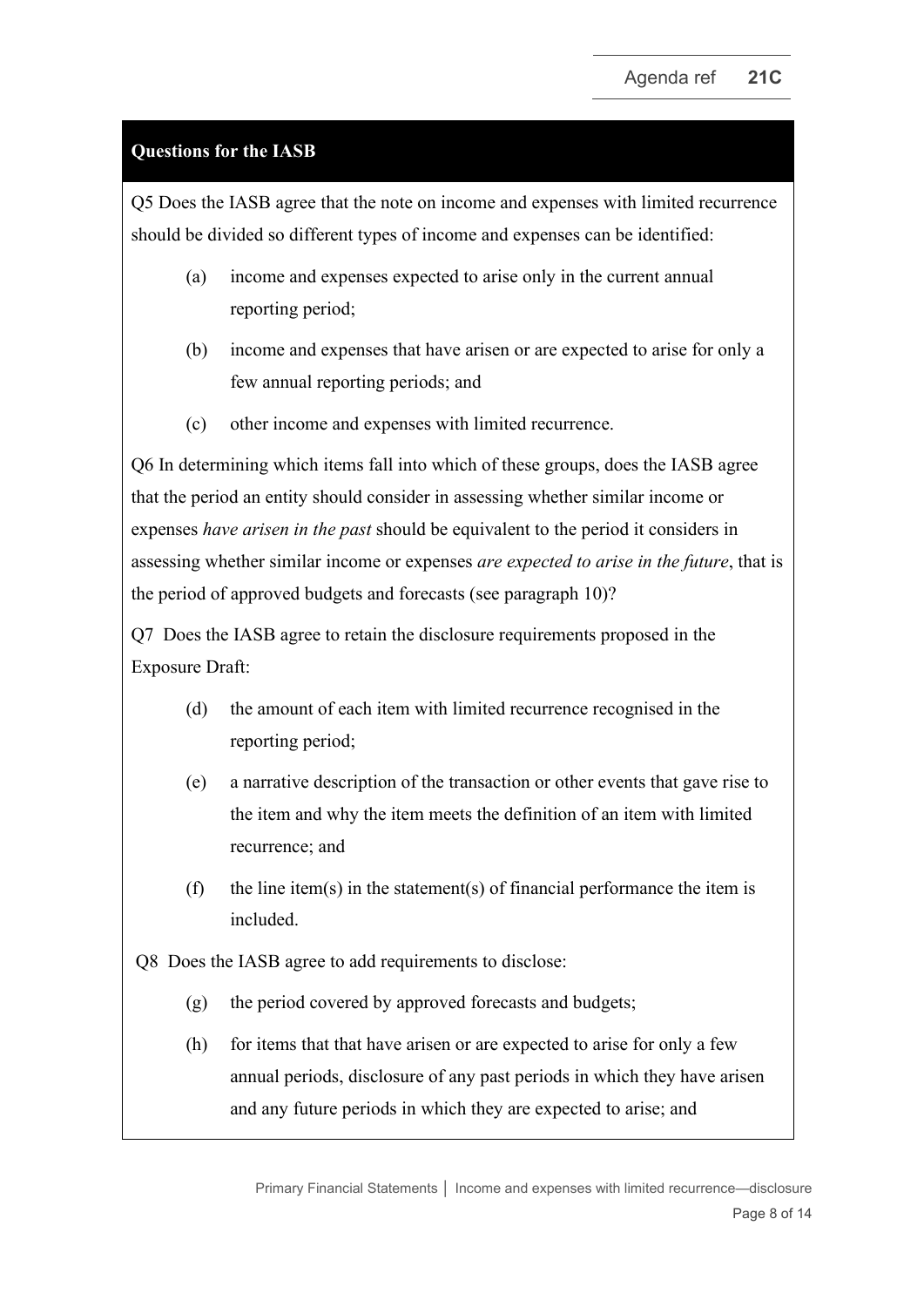(i) for items that have arisen for more than a few annual periods in the past, disclosure of any future periods in which they are expected to arise.

## *Disclosure of income and expenses with limited recurrence because of their amount*

- <span id="page-8-0"></span>23. In considering the structure of the note on income and expenses, the staff also considered questions relating to the disclosure of income and expenses with limited recurrence because of their amount. Agenda Paper 21A of the December 2021 IASB meeting explained that the definition of unusual items proposed in the Exposure Draft included income and expenses that were unusually low, as well as income and expenses that were unusually high. Such a symmetric definition is appropriate because otherwise the information disclosed about unusual income and expenses would not be neutral. The staff think that the conclusion remains valid when considering the broad definition proposed in Agenda paper 21B for income and expenses with limited recurrence—information about the limited recurrence of a low amount of income or expense could be just as useful as information about the limited recurrence of a high amount of income and expense.
- <span id="page-8-1"></span>24. Agenda Paper 21A of the December 2021 IASB meeting also explained that including 'unusually' low amounts in the definition raises questions about the amount that should be required to be disclosed. Is the amount to be disclosed as the unusual item the whole amount or the difference from the amount that is expected to arise in the future? For example, if travel expenses were 100, which because of Covid is much lower than expected to arise in the future, does the entity disclose unusual expenses of 100 or is it required to determine either:
	- (a) what specific amount of travel expenses would have arisen had Covid not happened; or
	- (b) what specific amount of travel expenses is reasonably expected in future?
- 25. In fact, this question arises not just for amounts that are lower than expected in the future but also for amounts that are higher than expected in the future, that is, the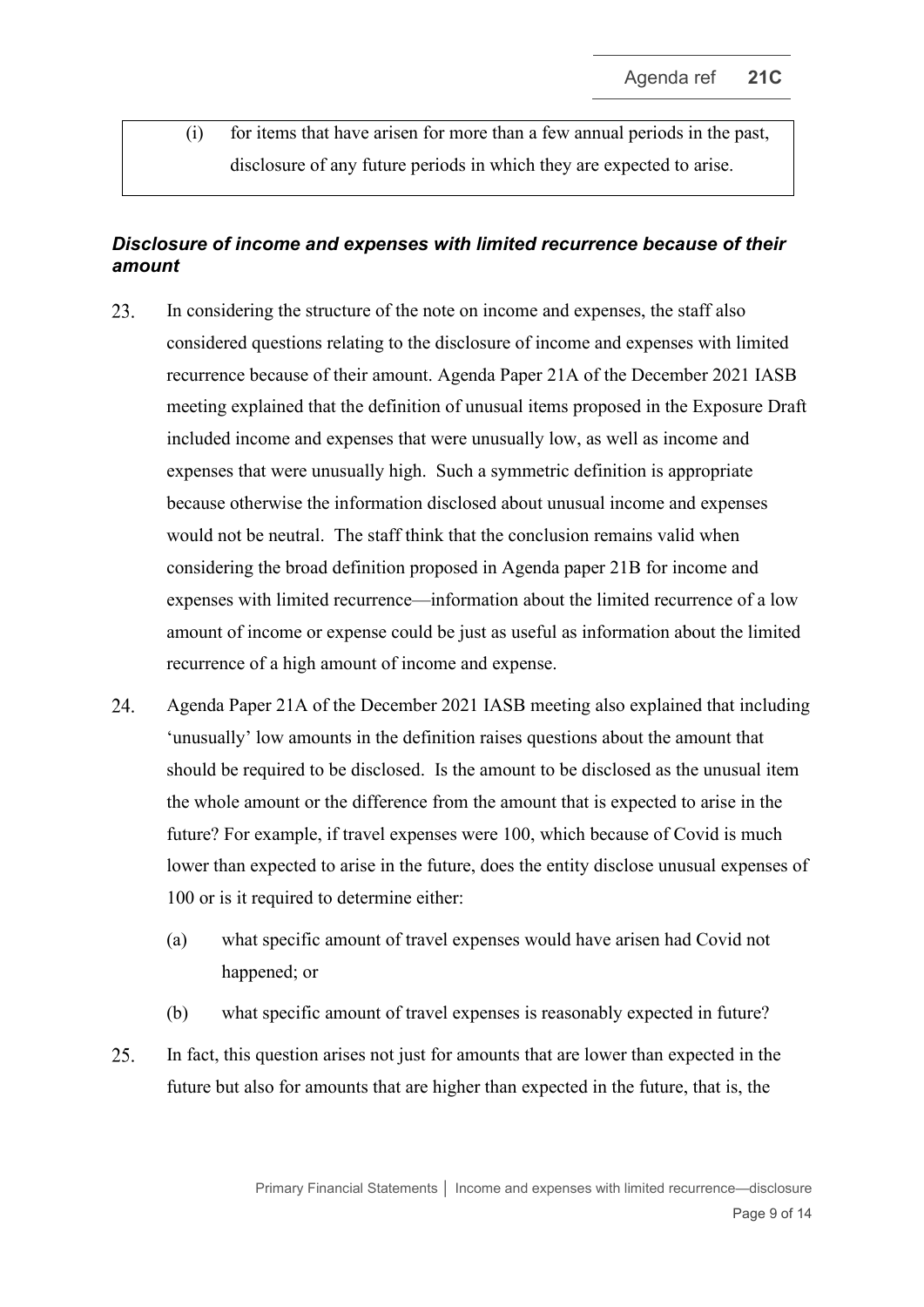question arises for any income and expenses that are dissimilar *in amount* to those expected in the future. $<sup>1</sup>$  $<sup>1</sup>$  $<sup>1</sup>$ </sup>

- 26. Agenda Paper 21A of the December 2021 IASB meeting described an approach consistent with the proposals in the Exposure Draft whereby the amount disclosed for the unusual item would be the amount recognised in the period, not the difference between the recognised amount and the amount expected to arise in the future or the amount that would have 'usually' arisen.
- 27. Applying that approach to the example in paragraph [24](#page-8-1) of this paper, applying the disclosure requirements proposed in the Exposure Draft the entity would disclose 100 as unusual travel expenses, and give a narrative explanation of why that is unusual, for example, travel expenses are usually expected to be significantly higher, or are usually expected to be in the range of 1000-1500.
- 28. Agenda Paper 21A of the December 2021 IASB meeting explained that such an approach avoids an entity being required to determine a subjective single hypothetical amount. However, it might not give the most intuitive answer—the unusual amount is the difference between the 100 and the 1000-1500. Such an approach also potentially makes less direct the relationship between the items meeting the definition and adjustments made to IFRS Accounting Standard numbers to determine management performance measures, thereby potentially making any combined disclosure for them difficult.
- <span id="page-9-1"></span>29. The staff think that relabelling the items as 'income and expenses with limited recurrence' rather than 'unusual' helps with these concerns because the amount that has limited recurrence is 100, not the difference between 100 and the amounts expected in the future. In relation to the 100 not being the amount of an adjustment that management or users of financial statements might make to determine recurring or normalised earnings, it was never the IASB's intention to identify such an earnings number. Rather it was to provide information to help users of financial statements

<span id="page-9-0"></span> $<sup>1</sup>$  It does not arise for income and expenses that are dissimilar in type to those expected in the future because for</sup> those income and expenses the whole amount recognised is dissimilar to that expected in the future.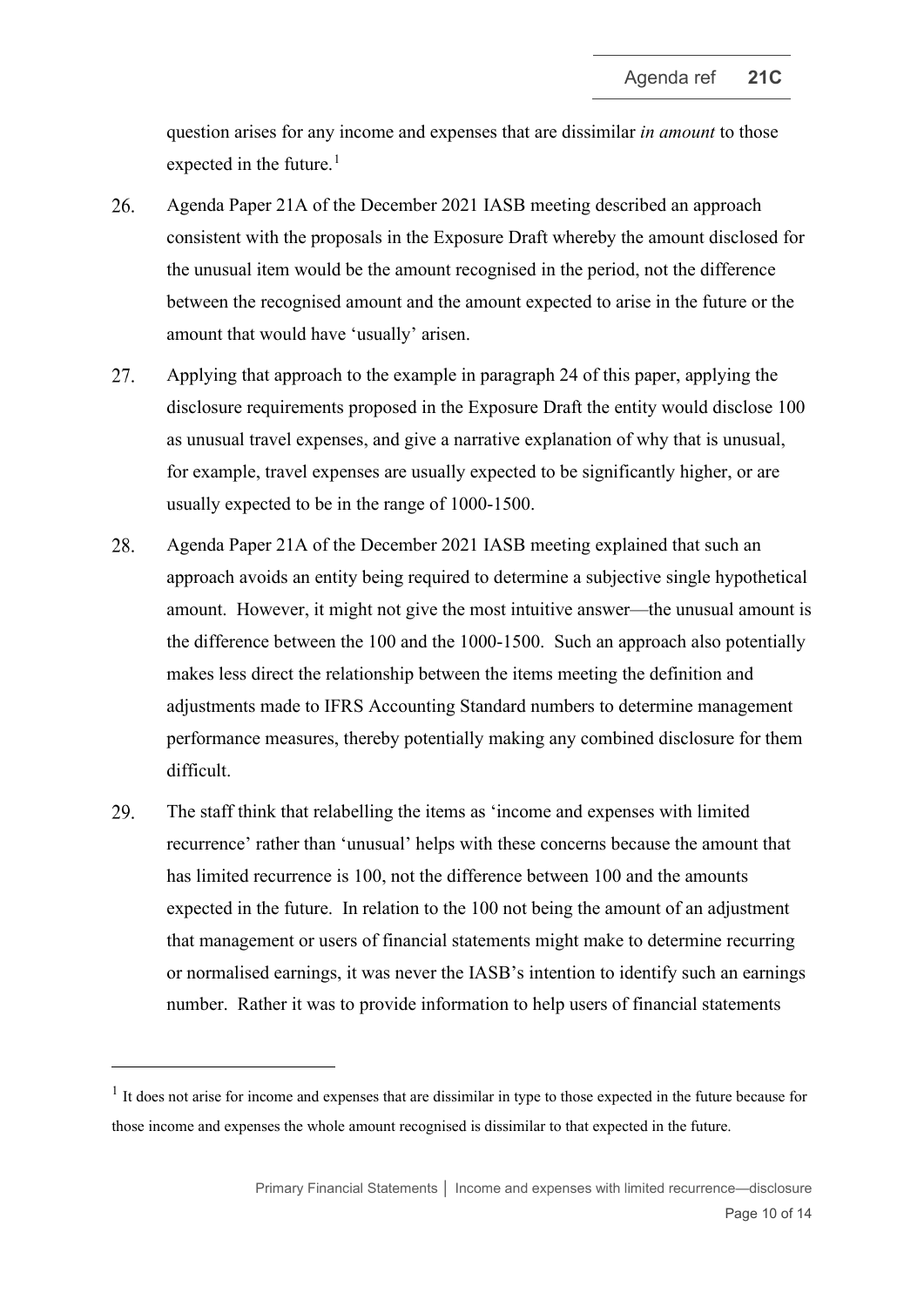make their own adjustments. The *explanation* of why income and expenses have limited recurrence is essential to knowing what adjustments might be needed, not just the amount of the income and expenses.

- 30. The staff also observe that adding together amounts recognised for items with limited recurrence because of their amount provides limited information. For example, if in the example in paragraph [24](#page-8-1) there were another unusually low expense of 500 (usual amount between 3000-4000), the total of 100 plus 500 is not an amount that could be used as an adjustment to arrive at 'recurring' or 'normalised' earnings.
- 31. However, the staff observe that the objective of the note is not to provide a total that can be used as a single adjustment to arrive at 'normalised' earnings, and there will be no requirement to give totals of amounts in the note. Rather it is to provide users with information about the different recurrence characteristics of income and expenses. As noted in paragraph [29,](#page-9-1) it is the explanation of why income and expenses have limited recurrence that provides useful information.
- <span id="page-10-0"></span>32. Accordingly, the staff conclude that:
	- (a) income or expenses that are lower than those expected to arise in the future should continue to be captured by the definition; and
	- (b) disclosure of the amount recognised and an explanation of why that amount has limited recurrence should continue to be required.

#### **Question for the IASB**

Q9 Does the IASB agree that:

- (c) income or expenses that are lower than those expected to arise in the future should continue to be captured by the definition; and
- (d) disclosure of the amount recognised and an explanation of why that amount has limited recurrence should continue to be required?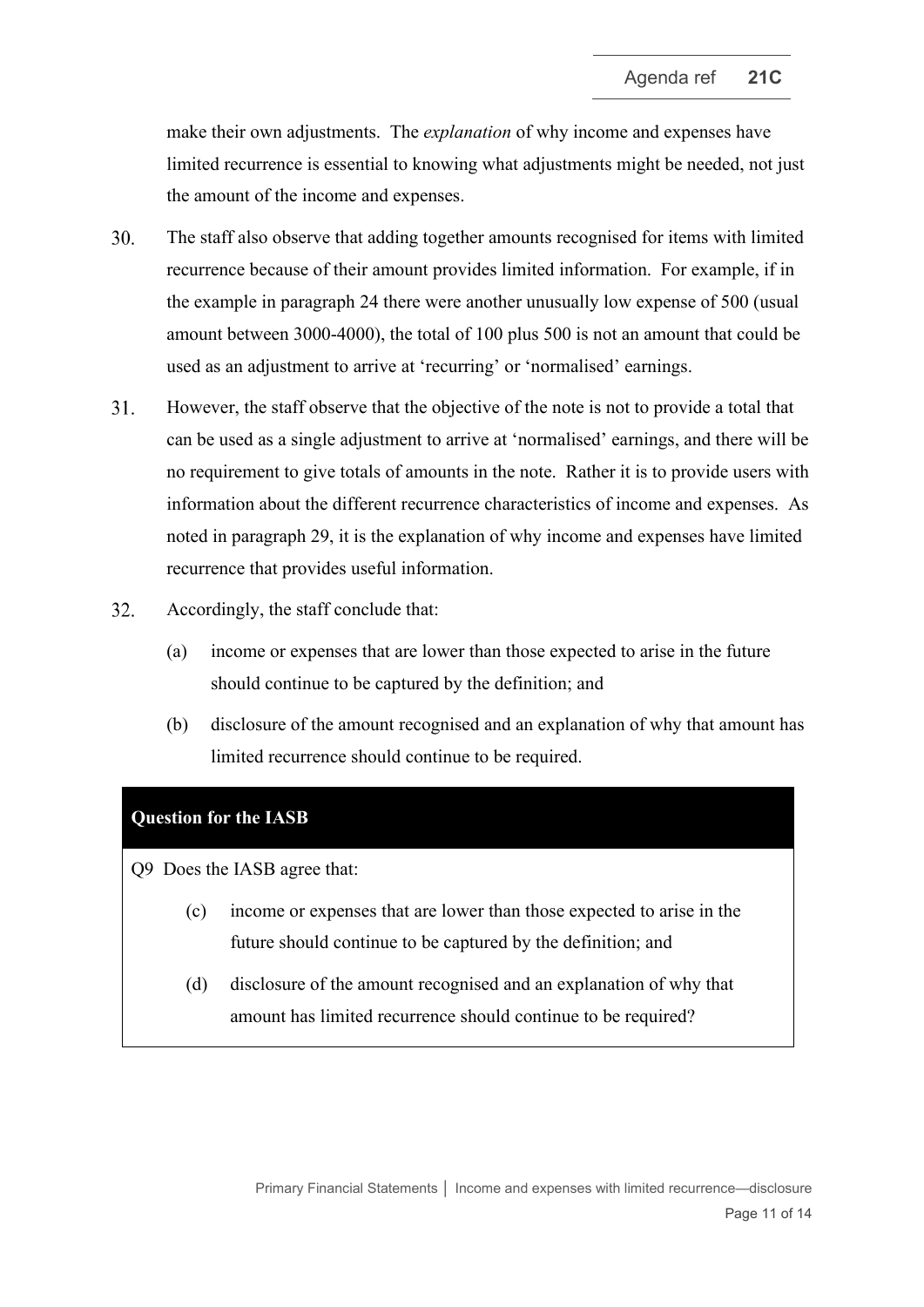### **Appendix A—Example of a note on income and expenses with limited recurrence divided into sections**

A1 This appendix sets out a simplified illustration (without comparatives) of what the note on income and expenses with limited recurrence divided into sections might look like.

#### *Income or expenses with limited recurrence*

| Income or expense                                                                                                                                                                                                                                                                                                                                                                                                                                                                                                                                                                                                                  | <b>Amount recognised</b> | Line item in statement of<br>profit or loss in which<br>income or expense<br>included |  |  |
|------------------------------------------------------------------------------------------------------------------------------------------------------------------------------------------------------------------------------------------------------------------------------------------------------------------------------------------------------------------------------------------------------------------------------------------------------------------------------------------------------------------------------------------------------------------------------------------------------------------------------------|--------------------------|---------------------------------------------------------------------------------------|--|--|
| Impairment of holiday<br>complex X                                                                                                                                                                                                                                                                                                                                                                                                                                                                                                                                                                                                 | 1000                     | Impairment of property,<br>plant and equipment                                        |  |  |
| Holiday complex X is situated in Y which has suffered severe environmental damage from<br>an oil spill. The clean-up from the spill is expected to take a few years. We bear no<br>responsibility for the clean-up or any associated costs. However, demand for holidays at<br>the complex is expected to be very low throughout the clean-up period. Accordingly, we<br>have closed the complex until the clean-up operation is completed. That closure has<br>resulted in an impairment loss of 1000 relating to the carrying amount of the holiday<br>complex. Further information on the effect of the closure is given below. |                          |                                                                                       |  |  |
| Income tax reform                                                                                                                                                                                                                                                                                                                                                                                                                                                                                                                                                                                                                  | 2000                     | Tax expense                                                                           |  |  |
| Jurisdiction X enacted a tax reform this year that results in an additional one-off tax<br>expense in this period. Further details of the tax reform are given in note y on income<br>taxes.                                                                                                                                                                                                                                                                                                                                                                                                                                       |                          |                                                                                       |  |  |

### *Expenses expected to arise only in the current period*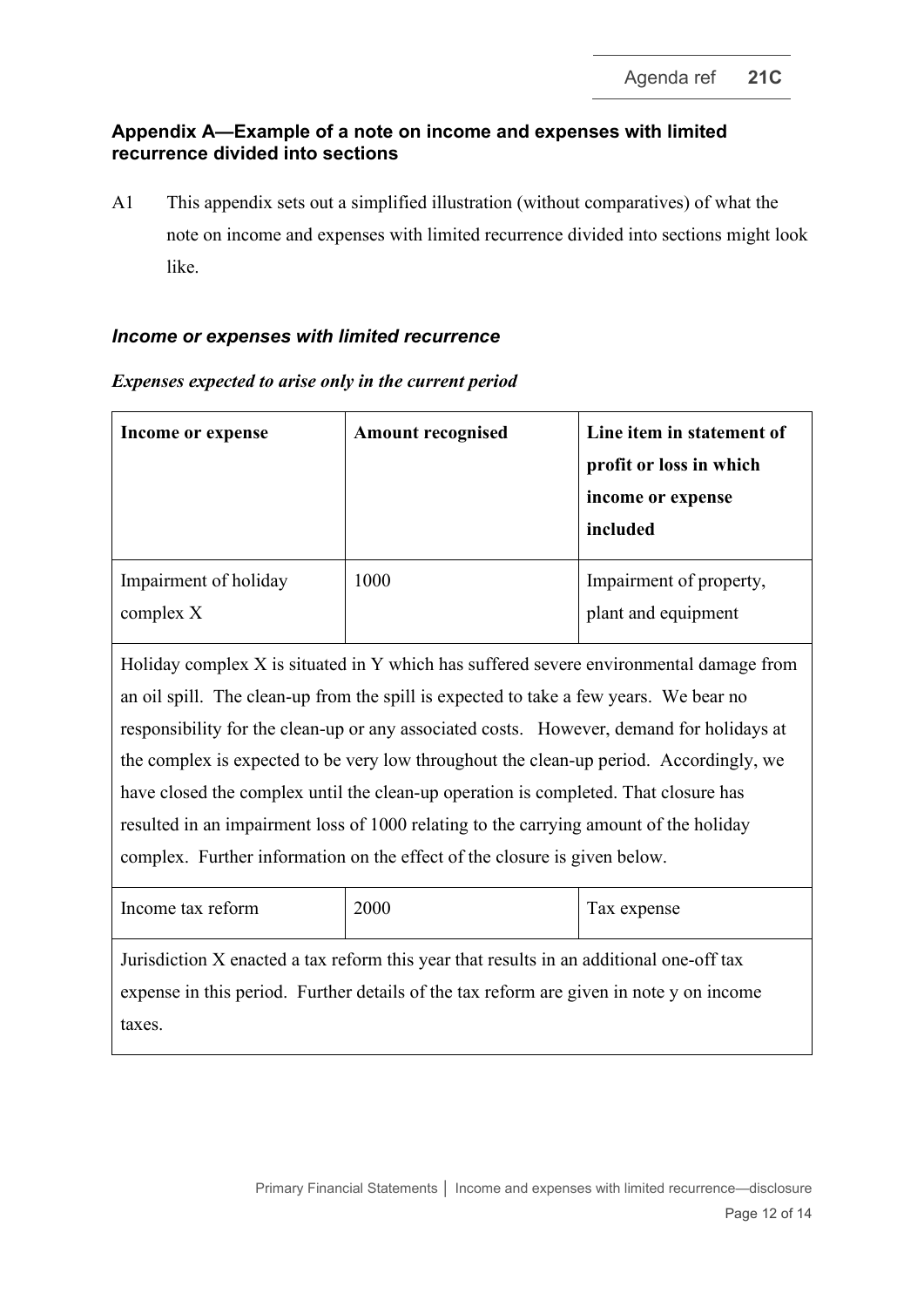| Income or expense                                                                                                                                                                                                                                                                                                                                       | <b>Amount recognised</b> | Line item in statement of<br>profit or loss in which<br>income or expense<br>included |  |  |
|---------------------------------------------------------------------------------------------------------------------------------------------------------------------------------------------------------------------------------------------------------------------------------------------------------------------------------------------------------|--------------------------|---------------------------------------------------------------------------------------|--|--|
| Restructuring                                                                                                                                                                                                                                                                                                                                           | 500                      | Restructuring                                                                         |  |  |
| We are in the process of restructuring our activities in jurisdiction Y to align with our<br>activities in other jurisdictions. We expected this process to take four years. We are now<br>in the second year and the process is progressing as expected. A similar amount was<br>recognised in 20X0 and is expected to arise in each of 20X2 and 20X3. |                          |                                                                                       |  |  |
| Temporary closure of                                                                                                                                                                                                                                                                                                                                    | 400                      | Revenue 950                                                                           |  |  |
| holiday complex X                                                                                                                                                                                                                                                                                                                                       |                          | Cost of sales (500)                                                                   |  |  |
|                                                                                                                                                                                                                                                                                                                                                         |                          | Admin expenses (50)                                                                   |  |  |
| As described above, we have temporarily closed the holiday complex at X until the                                                                                                                                                                                                                                                                       |                          |                                                                                       |  |  |
| environmental clean-up is complete. The amounts recognised this year arose only in the                                                                                                                                                                                                                                                                  |                          |                                                                                       |  |  |
| first quarter of the year before the closure. They are substantially lower than the annual                                                                                                                                                                                                                                                              |                          |                                                                                       |  |  |
| amounts we have recognised in the past and that we expect to arise when we re-open the                                                                                                                                                                                                                                                                  |                          |                                                                                       |  |  |
| holiday complex. We expect to re-open the complex in early 20X3 [two years after the                                                                                                                                                                                                                                                                    |                          |                                                                                       |  |  |

# *Expenses expected to arise for only a few annual periods*

current annual reporting period].